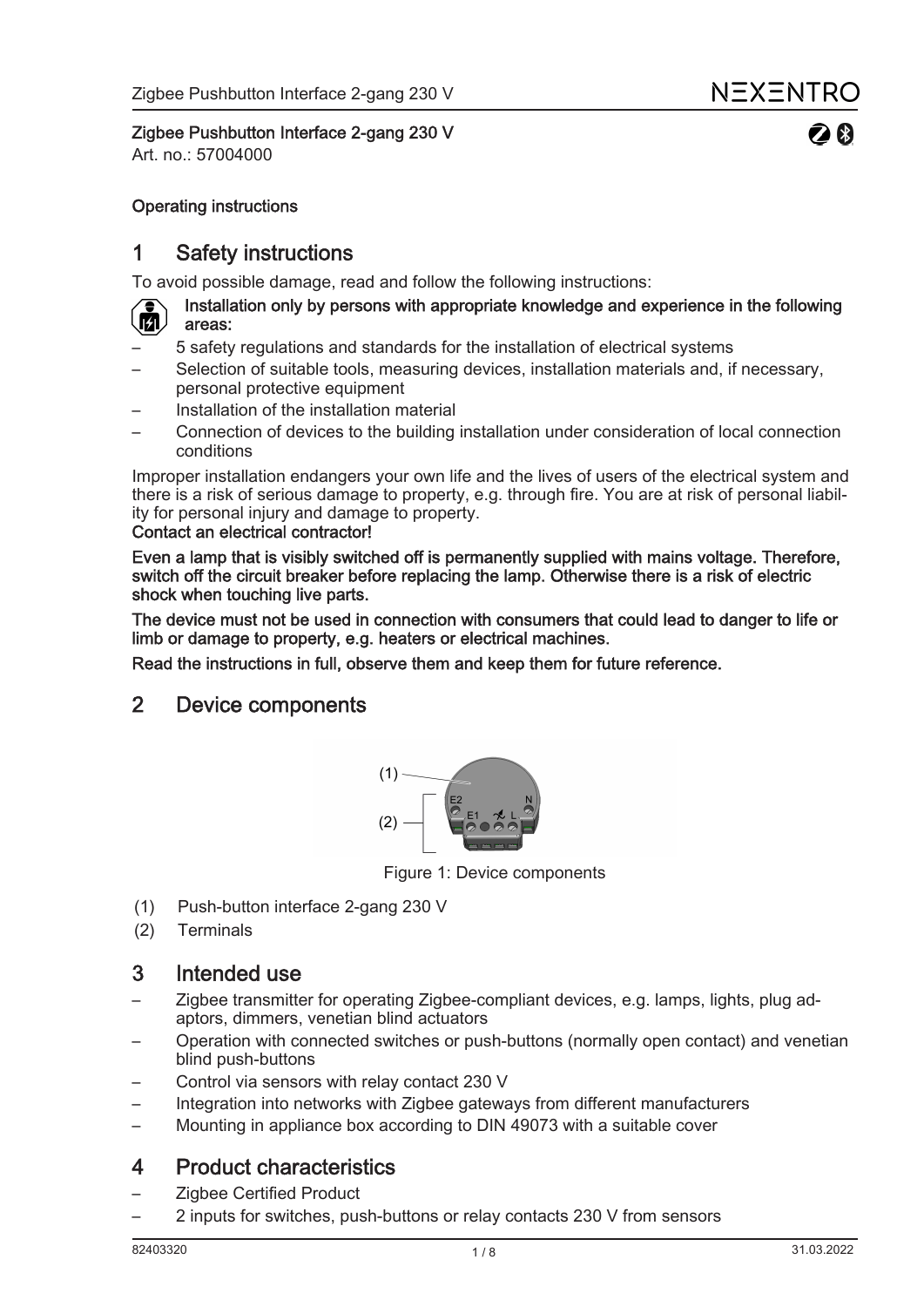- Switching, dimming, colour temperature control, venetian blind and shutter control, saving and opening scenes
- Electronic short circuit protection
- Electronic over-temperature protection
- Operation without neutral conductor possible when supplied via a lamp wire
- Parameterising via app
- Updating via app

## 5 Operation

If the lamps in a group are in different switching states, they are synchronised when they are first operated. Depending on the desired switching state, further operation is required.

For an unused input of the push-button interface the operating mode "off" should be set.  $\vert i \vert$ 

#### Switching or dimming the light using the push-button

Operating mode "Control" is set in the app.

- Switching: Press the push-button briefly. The light switches on or off.
- Dimming: Long press on the push-button. The dimming process ends when the push-button is released.
- Colour temperature: Press the push-button twice briefly (double-click) in the switched-on state to switch to the "Colour temperature" mode. Long press on the push-button to change the colour temperature. With each new long press, the direction of the color temperature change changes.
- After a further double click, the device switches back to normal operation. After one  $\boxed{1}$ minute without operation, the device also returns to normal operation.

#### Switching the light using the switch

Operating mode "Switch" is set in the app.

- Switching: Switch using the switch. Light switches off or on to the last brightness value.
- Switching the light to 50% brightness: Switch twice using the switch.
- Switching the light to 100% brightness: Switch three times using the switch.

#### Saving and opening scenes using the push-button

The Zigbee devices to be saved in a scene must first be assigned to the inputs of the push-button interface in the app.

Operating mode "Scene" is set in the app.

- Saving the scene: Set the device to the required values. Long press on the push-button to save the scene. For confirmation, the devices switch briefly off and on again.
- Opening the scene: Press the push-button briefly.
- To reset the scene, the "All Off" scene must be saved to an input.  $\vert$  i  $\vert$
- Saving the scenes using the push-button can be deactivated via the app (default: activ- $\lceil i \rceil$ ated).

#### Operating the curtain using the push-button

Operating mode "Blinds" is set in the app.

- $\lceil \cdot \rceil$ Push-button at input 1 raises the curtain, push-button at input 2 lowers the curtain. This can be switched over in the app.
- Moving the curtain: Press the push-button for longer than 1 second.
- Stopping the curtain: Press the push-button briefly.
- Adjusting the slats (venetian blind only): Press the push-button for less than 1 second.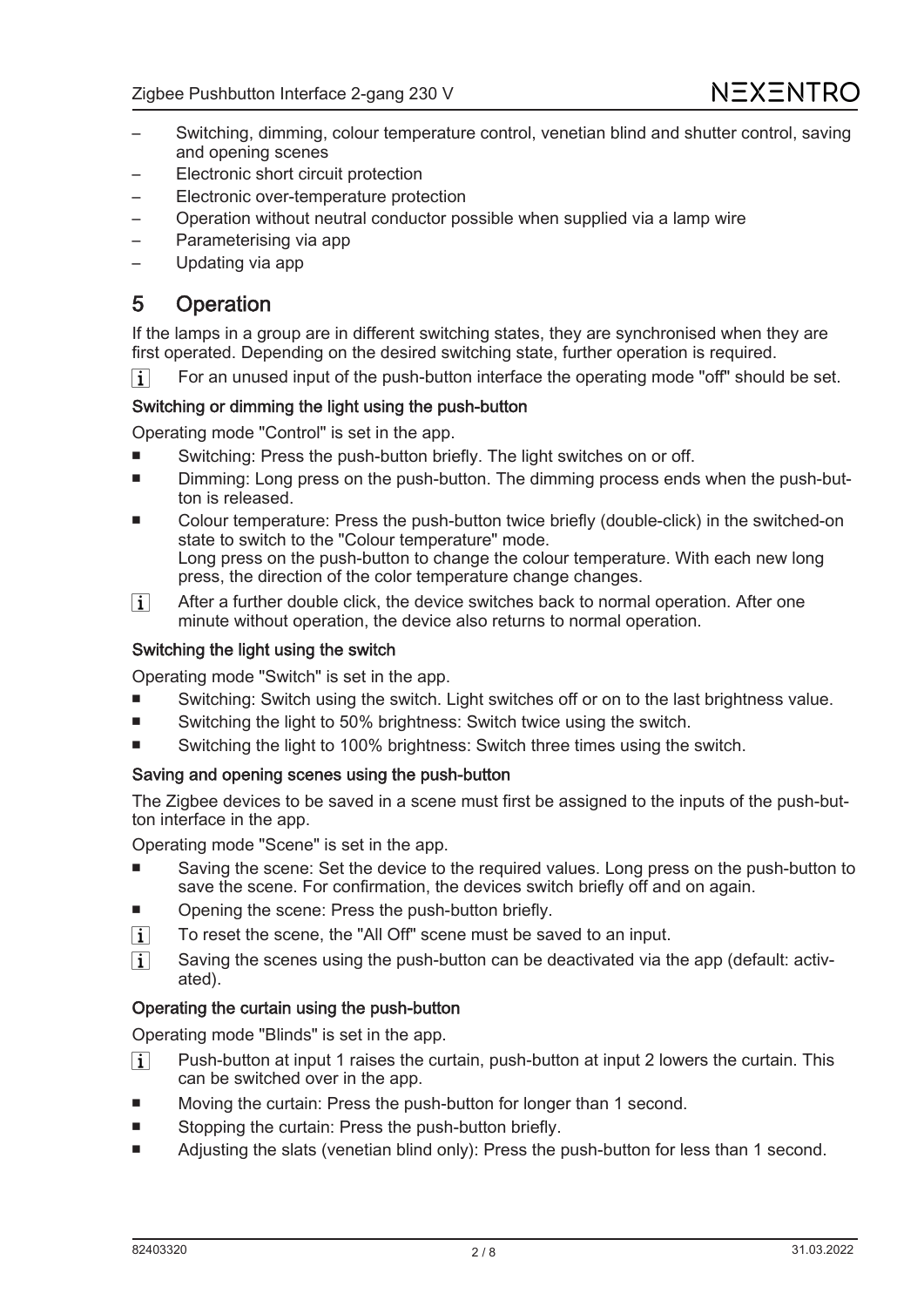## 6 Fitting and electrical connection

To ensure good transmission quality, keep a sufficient distance from any possible sources of interference, e.g. metallic surfaces, baby monitors, microwave ovens, WiFi routers and wireless headphones.

# **DANGER!**

Electrical shock when live parts are touched.

Electrical shocks can be fatal.

Before carrying out work on the device or load, disengage all the corresponding circuit breakers, secure against being switched on again and check that there is no voltage!

Recommendation: Use an appliance box with an installation depth of 60 mm.  $\vert \mathbf{i} \vert$ 

Operation of the push-button interface, in combination with a switch or push-button, is possible with and without neutral conductor.

If there is a neutral conductor, the push-button interface should be connected to it in any case (Figure 2).

When operating without a neutral conductor, the lamp wire must be connected to the load terminal  $\sim$ . This is used for the power supply of the push-button interface, the load is not switched over it. With some HV LED Zigbee lamps it may also be necessary to connect a compensation module (4) to ensure the power supply of the push-button interface or a trouble-free operation of the lamp (Figure 3).

To connect the push-button interface to a venetian blind push-button for operating curtains, the connection to a neutral conductor is necessary (Figure 4).

- Only HV LED Zigbee lamps may be connected to the load terminal  $A$ .  $\vert i \vert$
- Make the electrical connection according to the connection diagram (Figure 2), (Figure 3) or (Figure 4). In doing so, note the clampable conductor cross-section (Figure 5).
- When connecting without neutral conductor, connect a compensation module (4) if necessary (Figure 3).



Figure 2: Connection diagram switch or sensors (with neutral conductor)

- (1) Push-button interface
- (3) Switch, push-button or relay contact of a sensor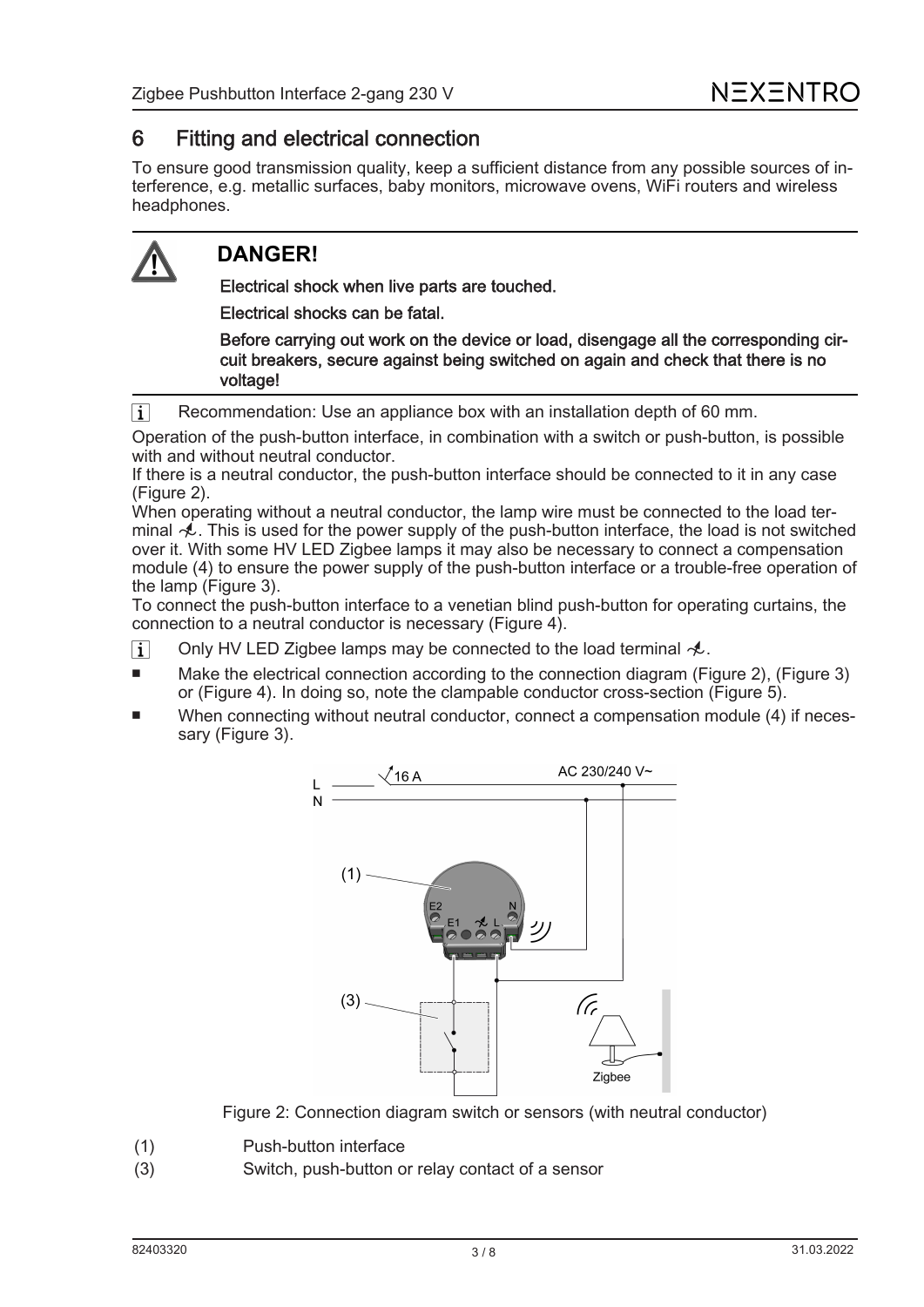

Figure 3: Switch connection diagram (without neutral conductor)

- (1) Push-button interface
- (3) Switch, push-button or relay contact of a sensor
- (4) Compensation module (optional, see accessories)



Figure 4: Venetian blind push-button connection diagram (5)





#### Reset the overheating protection / short-circuit protection

If the electronic overheating or short-circuit protection has been triggered, disconnect the device from the mains. After cooling the device is ready for use again.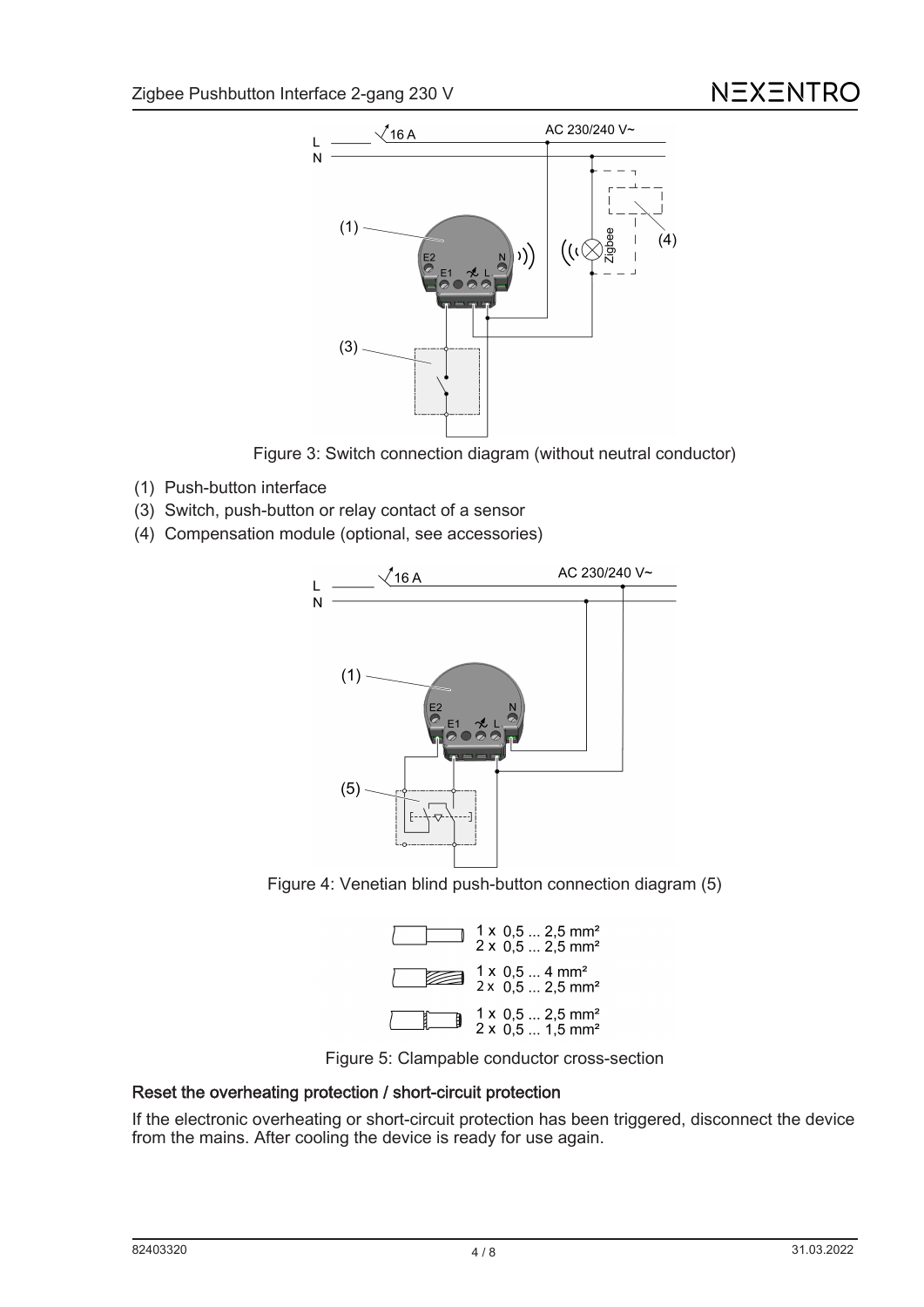## 7 Commissioning

Commissioning is carried out via the NEXENTRO Config App, which step by step guides you through the commissioning. This requires a mobile end device (smartphone or tablet) with a Bluetooth interface and the Android or iOS operating systems.

The NEXENTRO Config App for the operating systems Android or iOS must be down- $\lceil \cdot \rceil$ loaded from the App Store (iOS) or Google Play Store (Android) and then installed.

#### App functions

- Joining an existing network
- Setting up your own network
- Assigning a device name
- Setting device parameters: Operating mode, venetian blind movement direction, scenes, switch-on behaviour (dimming level, colour temperature)
- Connect the push-button interface to Zigbee actuators and Zigbee lamps
- Displaying the switching status of the connected switches or push-buttons
- Displaying device information: Device type, software version, hardware version
- Performing a software update
- Resetting to the default setting

The following operating modes can be set via the app:

- Control: For operating two separate lighting units via one push-button each for switching on and off, dimming and setting the colour temperature (default setting). When the pushbutton is operated, the load is switched over, e.g. lights that are switched on are switched off and vice versa.
- Switch: For operating two separate lighting units via one switch each for switching loads on and off. When the switch is operated, the load is switched over, e.g. lights that are switched on are switched off and vice versa.
- Sensor: For operating sensors with relay contact 230 V, e.g. motion detectors. The load is always switched on when the relay contact is closed and always switched off when it is opened.
- Scene: For operation with two push-buttons for opening individual scenes.
- OFF: Input unused.
- Control 1ch: For operating a lighting unit via two push-buttons. Input E1: Switch on, dim brighter or change colour temperature to cold white. Input E2: Switch off, dim darker or change colour temperature to warm white.
- **Blinds:** For operation with two push-buttons for operating a venetian blind or a shutter.

#### Registering new devices in the NEXENTRO Config app

NEXENTRO devices must be registered for commissioning in the NEXENTRO Config App. To do this, the new unit must be put into pairing mode, which is active for approx. 1 minute after mains voltage recovery.

- Re-energise the NEXENTRO device and start the search in the NEXENTRO Config App.
- Add the new device to the list of registered devices.
- Assigning device names (optional).
- $\lceil i \rceil$ With a registered device, connecting to a terminal is possible at any time.

#### Adding a push-button interface to a Zigbee network with gateway

To be able to control devices of a Zigbee network, the push-button interface must be added to the network.

- $\lceil i \rceil$ With certain gateways, adding to a network is done via the Touchlink function, see [http://](http://www.nexentro.de/help) [www.nexentro.de/help.](http://www.nexentro.de/help)
- Start the search mode for new devices in the app of the gateway to open the network for further Zigbee devices. The function call depends on the gateway, e.g. "Search devices".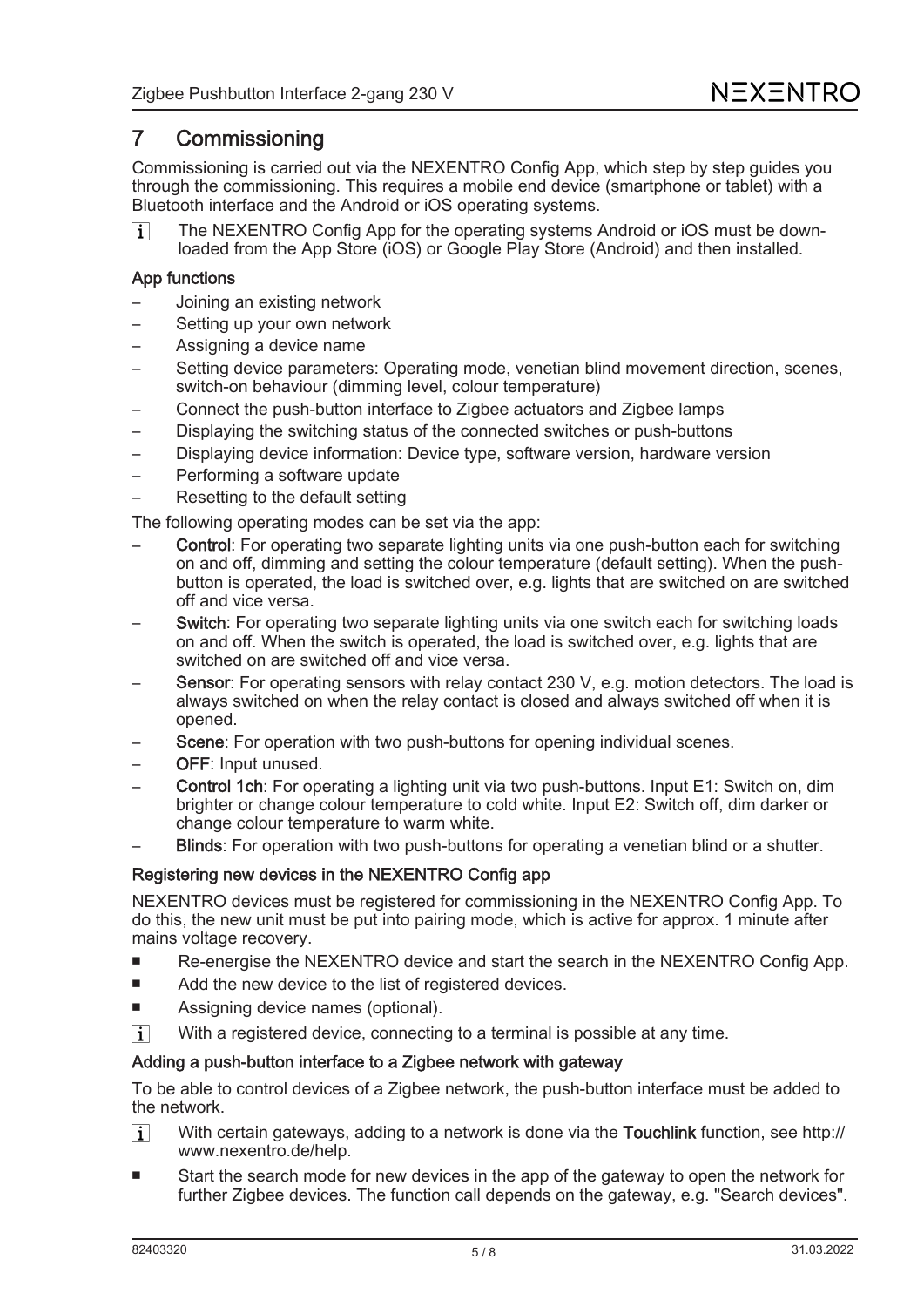- In the NEXENTRO Config App, set the operating mode for both inputs of the push-button interface.
- Select the Join Network function. The push-button interface joins the Zigbee network.

In the NEXENTRO Config App, all available Zigbee devices are displayed according to the current operating mode of the push-button interface.

- Select the devices to be controlled with the respective input of the push-button interface.
- $\boxed{1}$ The push-button interface is not displayed in the app for some gateways, but can be connected to available Zigbee devices from the network via the NEXENTRO Config App.

#### Creating a Zigbee network with the push-button interface (without gateway)

A Zigbee network can be created with the push-button interface and further NEXENTRO devices can be added to the network. Adding additional Zigbee devices is always done via the NEXENTRO device with which the Zigbee network was created.

- In the NEXENTRO Config App, set the operating mode for both inputs of the push-button interface.
- Select the Create Network function. The push-button interface has created a Zigbee network. The device search starts and searches for devices to join the network.
- Re-energise Zigbee lamps that are to join the network. For NEXENTRO devices, select Join Network.

All available Zigbee devices are displayed according to the current operating mode of the push-button interface.

Select the devices to be controlled with the respective input of the push-button interface.

#### Adding a push-button interface to a Zigbee network of NEXENTRO devices

The push-button interface can be added to a network created with another NEXENTRO device via the function Create Network.

- Carry out the device search in the NEXENTRO Config App for the NEXENTRO device with which the Zigbee network was created.
- Switch to the push-button interface to be added to the Zigbee network.
- Set the operating mode for the two inputs of the push-button interface.
- Select the Join Network function.

The push-button interface joins the Zigbee network.

All available Zigbee devices from the Zigbee network are displayed according to the current operating mode of the push-button interface.

Select the devices to be controlled with the respective input of the push-button interface.

#### Joining a Zigbee network with a push-button interface via Touchlink

Requirement: The distance between the Zigbee transmitter and the push-button interface is 10 to 20 cm.

- Select function Touchlink in the NEXENTRO Config App. The push-button interface is ready to join the Zigbee network.
- Trigger Touchlink on the Zigbee transmitter. The push-button interface joins the Zigbee network.

In the NEXENTRO Config App, all available Zigbee devices are displayed according to the current operating mode of the push-button interface.

Select the devices to be controlled with the respective input of the push-button interface.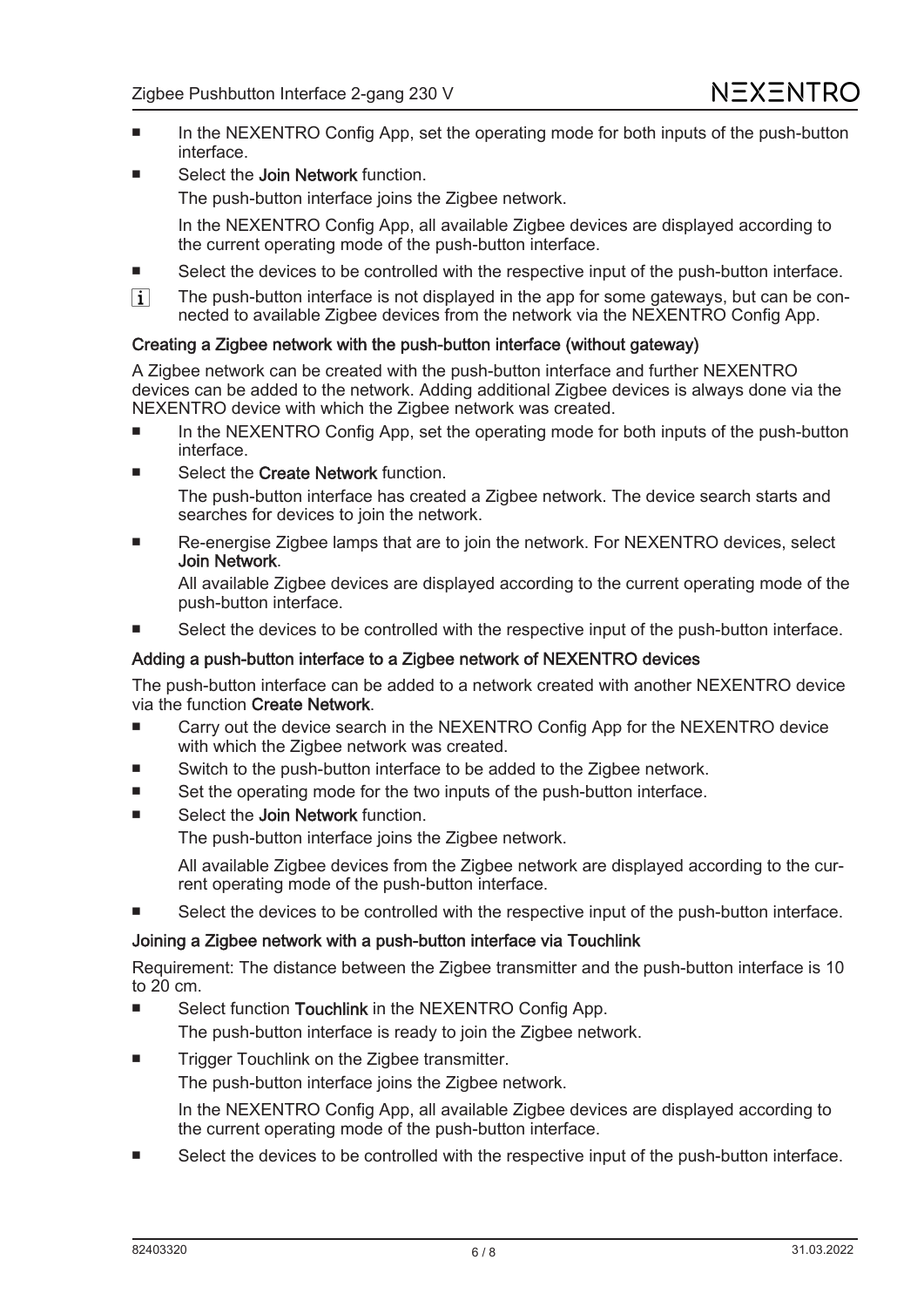#### Restoring the device to factory settings

Resetting the device to default settings is done via the app. The device deletes the assignments to a network and all connections to Zigbee devices. The operating mode is set to "Control".

After resetting the device to the default setting, it has to be removed from the  $\lceil i \rceil$ NEXENTRO Config App. On iOS equipment, the device also has to be removed from the list of paired Bluetooth devices (Settings/Bluetooth). Otherwise, re-pairing will not be possible.

#### Deleting assignment to the Zigbee network and Bluetooth coupling

Switch off the supply voltage to the device four times in quick succession and switch it on again. The pause between switching operations must be less than two seconds. The network assignment and the Bluetooth coupling to mobile end devices are deleted.

## 8 Technical data

Rated voltage  $\overline{AC}$  230 / 240 V  $\sim$ Mains frequency 50 / 60 Hz Connected load at 35 °C HV-LED lamps max. 100 W When operating with a neutral conductor, the connection power at the load terminal in- $\lceil i \rceil$ creases to a maximum of 150 W. Power reduction per  $5^{\circ}$ C in excess of  $35^{\circ}$ C  $-5\%$ when installed in wooden or dry construction walls  $-15\%$ when installed in multiple combinations  $\sim$ 

| WITCH INSTANCE IN THURSE CONTIDINATIONS | -2070                   |  |
|-----------------------------------------|-------------------------|--|
| Standby power                           | max. 0.2 W              |  |
| Power loss                              | max. 1.2 W              |  |
| Ambient temperature                     | $-5$ +45 °C             |  |
| Storage/transport temperature           | $-25$ +70 $^{\circ}$ C  |  |
| Dimensions (LxWxH)                      | approx. 48 x 45 x 20 mm |  |
|                                         |                         |  |

Total line length pwr cable max. 100 m Input cable max. 50 m

**Zigbee** Communication protocol **Zigbee 3.0** (router) Radio frequency 2.400 ... 2,483 GHz Transmission capacity **1 mW** and 1 mW

| <b>Bluetooth</b>      |                      |
|-----------------------|----------------------|
| Radio frequency       | 2.402  2.480 GHz     |
| Transmission capacity | max. 2.5 mW, Class 2 |
| Transmitting range    | typ. $10 \text{ m}$  |
|                       |                      |

## 9 Accessories

| Compensation module LED |  |
|-------------------------|--|
|                         |  |

Order no. 51681000